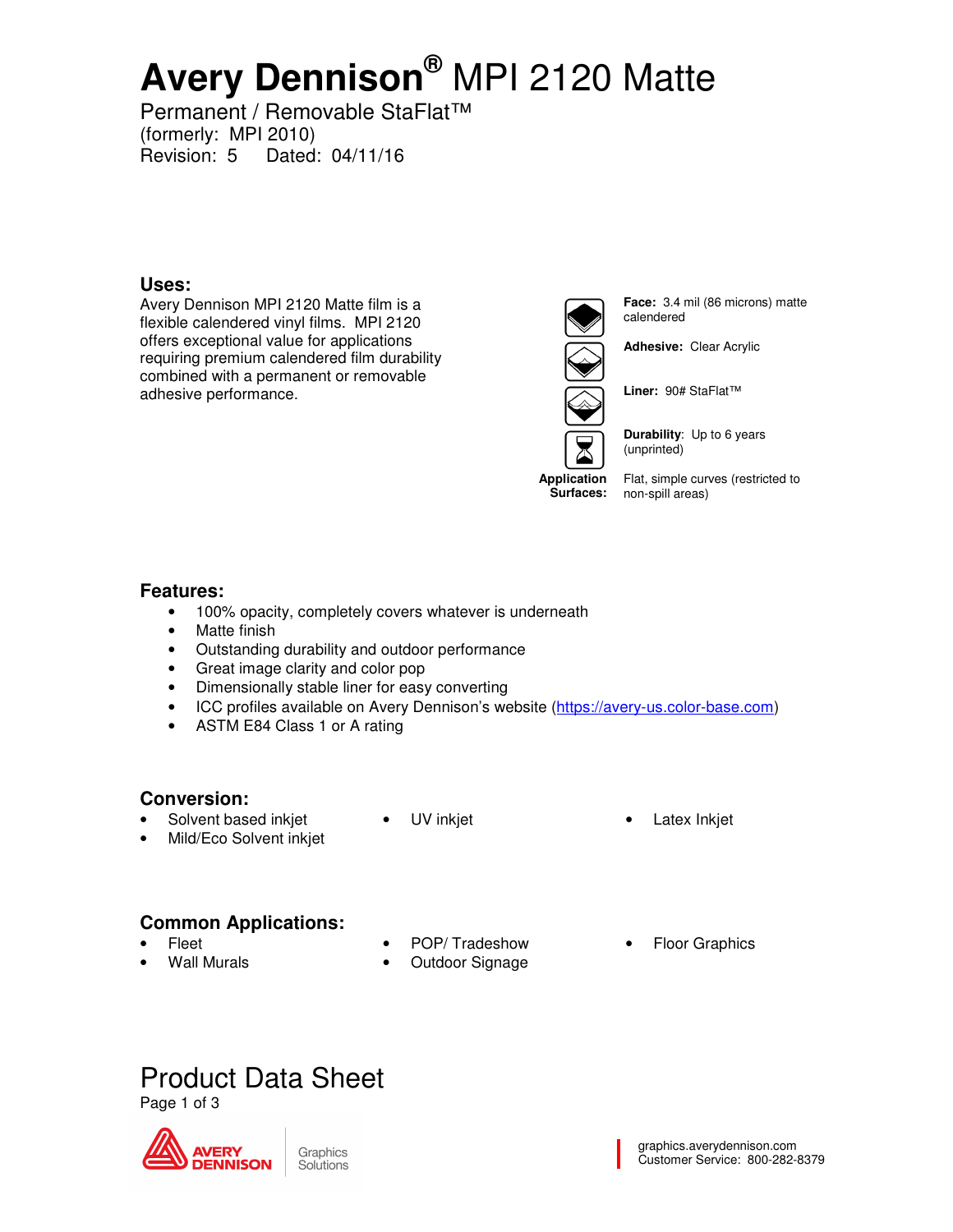## **Avery Dennison®** MPI 2120 Matte

Permanent / Removable StaFlat™ (formerly: MPI 2010) Revision: 5 Dated: 04/11/16

#### **Physical Characteristics: Property** Caliper, face 3.4 mil (86µm) Caliper, adhesive  $1.0$ mil (25  $\mu$ m) **Dimensional** stability  $<$ 0.065"(1.651 mm) Note: Ink loads in excess of 250% may cause increased shrinkage of the printed film. Tensile at Yield Elongation Gloss Hunter Gloss @ 60  $\overline{<}16$ Adhesion: 15 min. Permanent 4.7 lbs/in (831 N/m) Removability **Permanent** Flammability ASTM E84 Class 1 or A rating Self Extinguishing Shelf-Life 2 years from date of manufacture when stored at the following temperatures and humidity conditions 68°-77° F (20° - 25° C) and 50±5% R. H. Durability Vertical Exposure Unprinted – 6 years Printed – Up to 5 years Min. Application **Temperature**  50° F (10° C) Service **Temperature**  -50° to 180°F (-45° to 82° C) (Reasonable range of temperatures which would be expected under normal environmental conditions). **Chemical** resistance Resistant to most mild acids, alkalis, and salt solutions.

Data represents average values where applicable, and is not intended for specification purposes.

#### Warranty:

This Warranty applies to the Product listed in this Data Sheet. All statements, technical information (including<br>physical and chemical characteristics) and characteristics) and recommendations about Avery Dennison products are based upon tests believed to be reliable but do not constitute a guarantee or warranty. All Avery Dennison products are sold subject to the Purchaser's assent and agreement that Purchaser is responsible for, and has independently determined, the suitability of such products for its purposes or its customer's purposes. Avery Dennison products are warranted to be free from defects in material and workmanship (i) for two years from the date of manufacture, or (ii) from the date of manufacture until the expiration of the period stated on the specific Product Data Sheet in effect at the time of delivery.. Such time periods are subject in either case to the proper storing and application of said product, and the failure to properly store or apply the product, including without limitation the failure to follow any applicable Instructional Bulletin, negates any warranty. It is expressly agreed and understood that Avery Dennison's sole obligation and Purchaser's exclusive remedy under this warranty, under any other warranty, express or implied, or otherwise, shall be limited exclusively to: (a) repair or replacement of defective product without charge at Avery Dennison's plant or at the location of the product (at Avery Dennison's election), or (b) in the event repair or replacement are not commercially practical, a credit amount up to the price of the product taking into account the defect in the product in Avery Dennison's sole discretion.

THE WARRANTY EXPRESSLY SET FORTH ABOVE IS IN LIEU OF ANY OTHER WARRANTIES, EXPRESS OR IMPLIED, INCLUDING, BUT NOT LIMITED TO, ANY IMPLIED WARRANTIES OF MERCHANTABILITY, FITNESS FOR ANY PARTICULAR USE AND/OR NON-INFRINGEMENT. SELLER SPECIFICALLY DISCLAIMS AND EXCLUDES ALL OTHER SUCH WARRANTIES. NO WAIVER, ALTERATION, ADDITION OR MODIFICATION OF THE FOREGOING CONDITIONS SHALL BE VALID UNLESS MADE IN WRITING AND MANUALLY SIGNED BY AN OFFICER OF AVERY DENNISON.

AVERY DENNISON'S LIABILITY FOR DEFECTIVE PRODUCTS SHALL NOT EXCEED THE PURCHASE PRICE PAID THEREFORE BY PURCHASER AND IN NO EVENT SHALL AVERY DENNISON BE RESPONSIBLE FOR ANY INCIDENTAL OR CONSEQUENTIAL DAMAGES WHETHER FORESEEABLE OR NOT, CAUSED BY DEFECTS IN SUCH PRODUCT, WHETHER SUCH DAMAGE OCCURS OR IS DISCOVERED BEFORE OR AFTER REPLACEMENT OR CREDIT, AND WHETHER OR NOT SUCH DAMAGE IS CAUSED BY AVERY DENNISON'S NEGLIGENCE.

All sales and contracts for sale of Products are subject to Purchaser's assent and agreement to this Warranty. Avery Dennison hereby objects to any terms or conditions contained in any purchase order or other communication of any kind from the Purchaser that is conflicting, inconsistent or additional to this Agreement.

## Product Data Sheet Page 2 of 3



Graphics Solutions